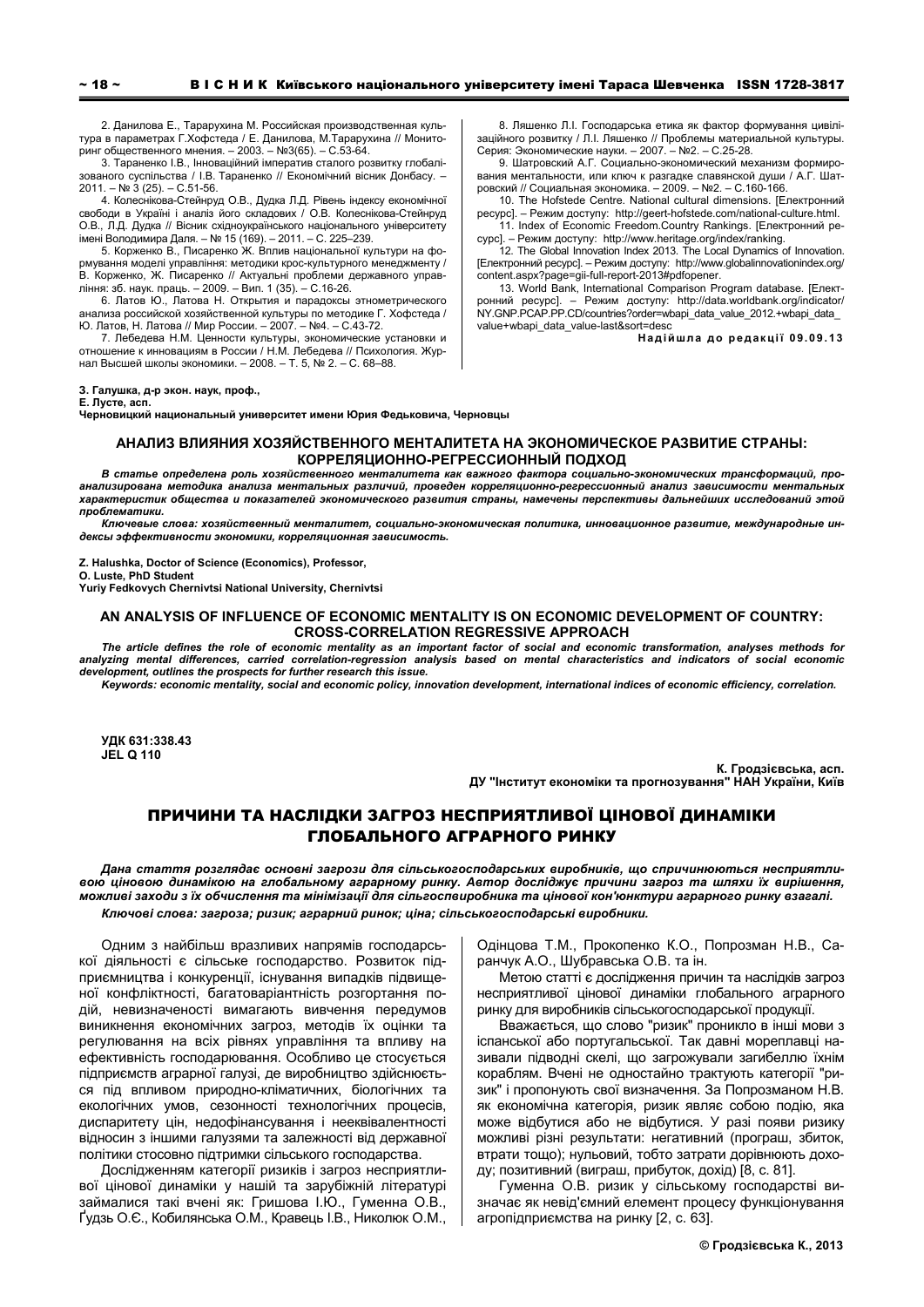Одінцова Т.М. ризик в діяльності підприємства характеризує як ймовірність (загрозу) втрати підприємством частини своїх ресурсів, недоотримання доходів або появу додаткових витрат в результаті здійснення певної виробничої і фінансової діяльності [7, с. 66].

Николюк О.М. підприємницький ризик характеризує як прийняття рішення з метою подолання невизначеності, яка виникає в процесі виробництва та реалізації сільськогосподарських культур, на основі оцінки ймовірностей настання наслідків альтернативних рішень і ступеня відхилення від запланованого результату [6, с. 111].

Гудзь О.Є. категорію "ризик" визначає, як небезпеку потенційно можливої, ймовірної втрати ресурсів або недоотримання доходів порівняно з варіантом. що передбачає не раціональне використання ресурсів при даному виді підприємницької діяльності. Іншими словами – це загроза того, що підприємство понесе втрати у вигляді додаткових видатків або матиме доходи нижче тих, на які розраховує [3, с. 95].

Прояв ризиків у сільському господарстві має певні особливості. Велика складність функціональних зв'язків між елементами ринкового механізму створюється під впливом соціально-економічних, організаційно-технічних, політичних та інших чинників, що мають різновекторний характер, а тому для розуміння природи економічного ризику фундаментальне значення має зв'язок між загрозою і прибутком.

Слід зазначити, що вищі загрози пов'язані з імовірністю більшого прибутку, загрози присутні завжди, і їх можна знизити до певного рівня, але повністю позбутися неможливо. Вони потенційно спричиняють втрати, а ще гірше – невизначеність, яку можна інтерпретувати і деталізувати як недостовірність, неоднозначність і відсутність інформації про виробничі та економічні процеси, а також невизначеність зовнішнього середовища. Через відсутність вичерпної інформації неможливо адекватно прогнозувати економічні явища.

Визначеність означає, що кожне рішення призводить до єдино можливого наслідку. Невизначеність – це стан eкономічного об'єкта, про який нічого не відомо, а тому неможливо ні оцінити, ні передбачити, а тільки можна перетворити у загрозу і включити у процес розрахунку прогнозних показників розвитку досліджуваного об'єкта, тобто здійснення кількох варіантів із різною імовірністю.

Причиною економічної загрози є також конфліктність ситуації, вона виникає тоді, коли необхідно вибрати рішення із кількох варіантів, а це викликає невпевненість у тому, що прийнятий варіант забезпечить найкращий результат. Так, збільшення експорту може стимулювати економічне зростання регіону, країни в цілому тільки за умови, що зароблені кошти будуть ефективно інвестовані в розвиток національного виробництва.

Існують певні причини виникнення невизначеності та спричинених загроз. Більшість з них зв'язані з науково-технічним прогресом, про хід якого неможливо зробити точний прогноз і неповнотою інформації, яка спричинена тим, що агенти деяких фірм з політичних, економічних чи інших міркувань приховують частину даних або показників. Виділяють групи причин виникнення невизначеності та спричинених нею загроз (рис.1).

Чинники, які визначають ступінь загрози, поділяються на дві групи причин – об'єктивні або зовнішні та суб'єктивні чи внутрішні [5, с. 105]. Безпосередньо від конкретного підприємця об'єктивні чинники причин не залежать. Зовнішні "провокуючі" загрози поділяються на чинники безпосереднього впливу і чинники опосередкованого впливу. До останніх причин впливу відносяться нормативно-правова база, яка регулює господарську діяльність; бюджетна, податкова система і фінансово-кредитна, від яких залежить ефективність господарювання; дії органів влади; дії постачальників, торговельних і збутових посередників; криміногенна ситуація; конкуренція.

Чинниками опосередкованого впливу виступають природно-кліматичні, соціальні, демографічні, екологічні умови; стихійні лиха; науково-технічний прогрес; нестабільність політичної ситуації в державі. До суб'єктивних причин відносяться ті, які характеризують конкретне підприємство; його виробничий потенціал; технічні і транспортні ресурси та можливості; бази постачання, збуту та переробки продукції; концентрація, спеціалізація, інтеграція, інтенсифікація, організація та мотивація праці: кваліфікація керівного персоналу; стратегія розвитку; маркетинг; якість продукції; система управління. Вони є керованими і їхню дію можна спрямовувати в належне русло.



Рис. 1. Причини виникнення загроз

 $*$  Джерело: власна розробка автора.

Діють специфічні причини економічних загроз. На перше місце можна поставити необов'язковість і безвідповідальність суб'єктів господарювання всіх рівнів; суперечливість законодавчо-правових документів роз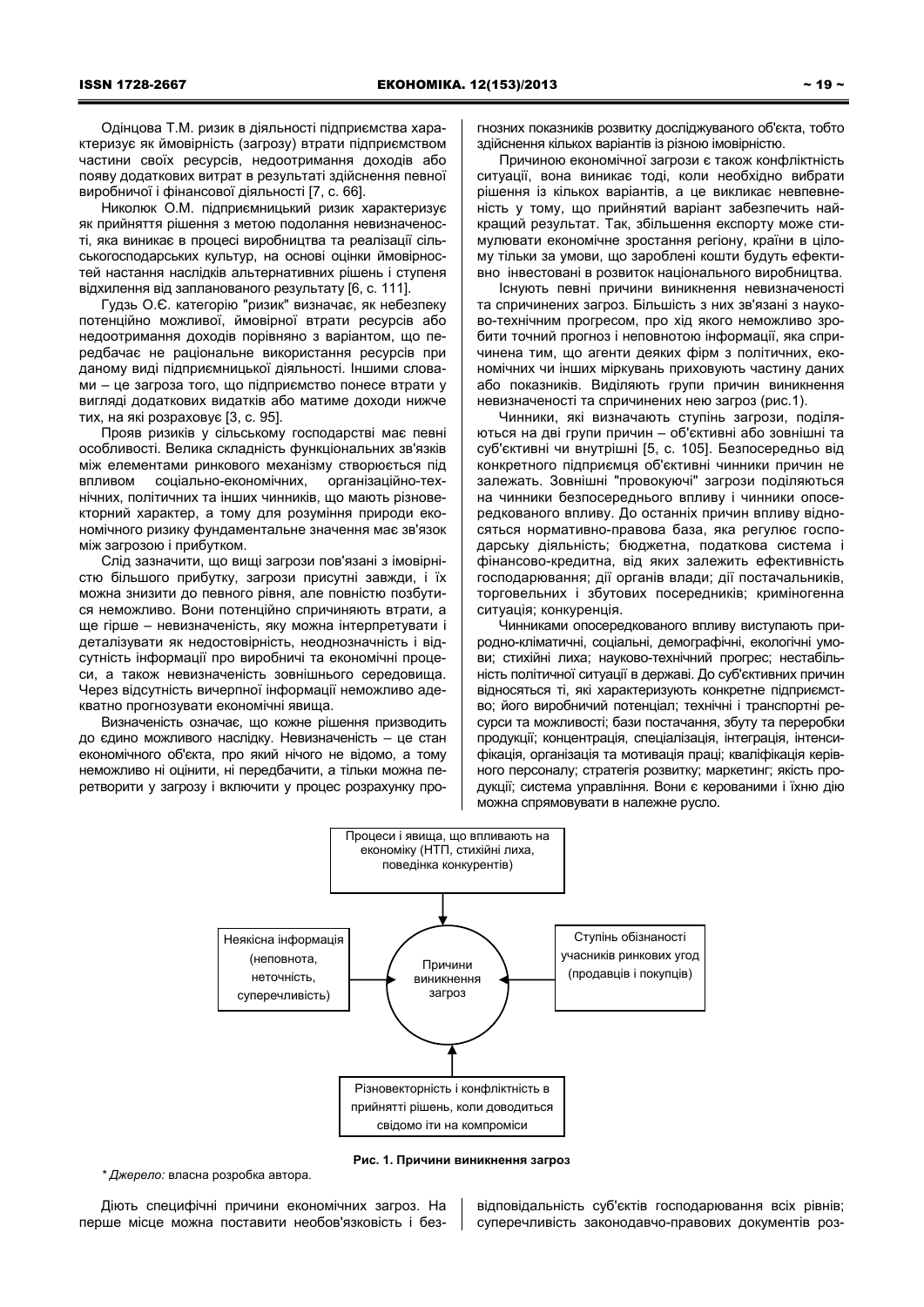роблених неналежним чином; рівень інфляційних процесів; недієздатність і бездіяльність в цій справі правоохоронних органів; переважання політичних, а іноді і особистих інтересів над економічними; надто великий бюрократичний управлінський апарат; нестійке і недосконале податкове законодавство.

Процес діяльності, в тому числі сільськогосподарського виробництва пов'язаний з прийняттям значної кількості рішень і пов'язаний із короткостроковим і довгостроковим прогнозуванням і плануванням діяльності підприємства в сучасному ринковому середовищі. Основні загрози несприятливої цінової динаміки, мають такі види:

• виробничі, що зв'язані з технологічними процесами i можливими не передбачуваними втратами капіталу;

фінансові, втрата доходу чи ліквідних активів;

• інфляційні процеси, що відбуваються з цінами на товари і тарифи на різні послуги;

• коливання ринкової кон'юнктури як національної економіки, так і іноземної.

За природою виникнення загрози діляться на суб'єктивні (пов'язані з особистими здібностями керівного складу: освіта, досвід, професіоналізм, амбіції) і об'єктивні (нестача інформації, стихії, неочікувані зміни кон'юнктури ринку та цін, рівня інфляції, законодавства, умов кредитування, інвестування тощо). Виділяють локальні загрози за масштабами впливу, галузеві, регіональні, національні, міжнародні. Розрізняють за сферою виникнення зовнішні та внутрішні загрози (виробничі, фінансові). За ступенем допустимості загрози виділяють мінімальний (рівень можливих втрат в межах 0 – 25%), підвищений (в межах 25 – 50%), критичний (в межах 50 – 70%) і недопустимий (можливі втрати близькі до розміру власних засобів, що загрожує банкрутством підприємства, коефіцієнт ризику в межах 75 – 100%) [7, с. 66].

Будь які загрози взагалі, і загрози діяльності підприємства зокрема, досить багатогранні і представляють складну сукупність елементів інших загроз. Дедалі складнішими стають умови функціонування сільськогосподарських підприємств, а кількість чинників, як зовнішніх, так і внутрішніх, що впливають на їх діяльність – зростає і впливає на рівень загрози. А це потребує врахування будь-яких рішень в діяльності сільськогосподарських підприємств.

Світові економіки перебувають в ері глобальних змін. Ринок зерна слід віднести до кола основних чинників забезпечення життєдіяльності суспільства. Саме зерновий ринок є одним з найбільших сегментів світового аграрного ринку, де на нього приходиться 25% всього товарообігу продовольства і сировини для виробництва. Особливість світового ринку зерна робить загрозу голоду складною і невідкладною.

Залежність людства від стихій небесних та земних, збитки, які воно несе від небезпечних явищ в атмосфері, в морях та океанах з часом не зменшуються. Значну небезпеку несе парниковий ефект. Глобальне потепління погіршує ситуацію, загрожує не тільки зниженням урожаю, а й небезпеку. У світі щороку зникає понад 1 млн. га ріллі. Тому для виживання людству необхідно впродовж трьох десятиліть збільшити виробництво продовольства мінімум на 70%. Щороку від голоду страждає понад 1 мільярд людей, при цьому щодня помирає понад 20 тисяч.

Як наслідок, зростання світових цін ставить під загрозу глобальну продовольчу безпеку і повноцінне харчування. До підвишення цін в світі недоїдають 854 млн. чоловік. В результаті глобальної кризи до них може додатися ще 100 млн. чоловік. Зокрема, експерти визначають Азіатсько-Тихоокеанський регіон (642 млн.) голодуючих. Далі ідуть країни Субсахарської Африки (265 млн.), Латинської Америки (53 млн.), Близького Сходу і Північної Африки (42 млн.), розвинені держави (15 млн.). Найбільш несприятлива економічна ситуація склалася в Сомалі, Афганістані, Ефіопії, Іраку, Еритреї, Судані, Гаїті, Бурунді, ДРК, Ліберії, Анголі, Монголії, Північній Кореї, Уганді, Таджикистані та Грузії. Експерти вважають, що збільшення числа голодуючих свідчить про слабкість системи управління продовольчою безпекою [9]. Деякі імпортери почали купувати зерно за будьяку ціну, щоб зберегти потенціал внутрішніх поставок. Це призвело до паніки і волатильності цін на міжнародних ринках зерна. Заходами для зниження впливу цінової волатильності виступають:

• поліпшення ризик-менеджменту;

• збільшення прозорості ринку та вдосконалення ринкової інформації;

• координація продовольчої політики на міжнародному рівні;

• продовольчі резерви.

Зернове господарство України виступає однією із стратегічних і найбільш ефективних галузей. Зерно і вироблені з нього продукти завжди були найбільш ліквідними, оскільки вони становлять основу продовольчої бази і безпеки. Природно-кліматичні умови і родючі землі сприяють вирощуванню всіх зернових культур і дають змогу одержувати високоякісне продовольче зерно в обсягах, достатніх для забезпечення внутрішніх потреб і формування експортного потенціалу. Україна посідає досить вагоме місце щодо валових показників виробництва та експорту зерна. Протягом усього періоду незалежності вона стійко входить у першу десятку країн – виробників ячменю, гречки, соняшнику, картоплі, цукрового буряка і в першу двадцятку виробників пшениці, кукурудзи, ріпаку, молока [10, с. 119] (табл. 1).

| Показник          | 1992 p.  | 2000 p. | 2004 p.  | 2006 p. | 2007 p. | 2008 p. | 2011 p.           |
|-------------------|----------|---------|----------|---------|---------|---------|-------------------|
| Пшениця           |          | 13      |          | 13      | 12      |         | $12 \overline{ }$ |
| Ячмінь            |          |         |          |         |         | ີ       |                   |
| Кукурудза         | $\cdots$ | 19      | 12       | 15      | 12      | 10      | 13                |
| Гречка            |          |         |          |         | ◠       | ⌒       |                   |
| Насіння соняшнику |          |         |          |         |         | ⌒       |                   |
| Ріпак             | 17       | 17      | $\cdots$ | 10      | Й       | 6       |                   |
| Картопля          |          |         |          |         |         |         |                   |
| Цукровий буряк    |          |         |          |         |         | 6       |                   |
| Молоко            |          |         | 10       | 10      | 44      | 12      | 17                |

Tаблиця 1. Місце України серед перших 20 світових виробників продукції

<sup>\*</sup> Джерело: складено за даними FAOSTAT [Електронний ресурс] // Продовольча та сільськогосподарська організація Об'єднаних Націй: [сайт]. – Режим доступу: http://faostat.fao.org/site/339/default.aspx

Як видно з таблиці, Україна посідає передові позиції по соняшниковій олії та ячменю. А це несе свої загрози

для вітчизняного виробника, адже сконцентрувавши свої зусилля та вклавши кошти лише у ці два види продукції,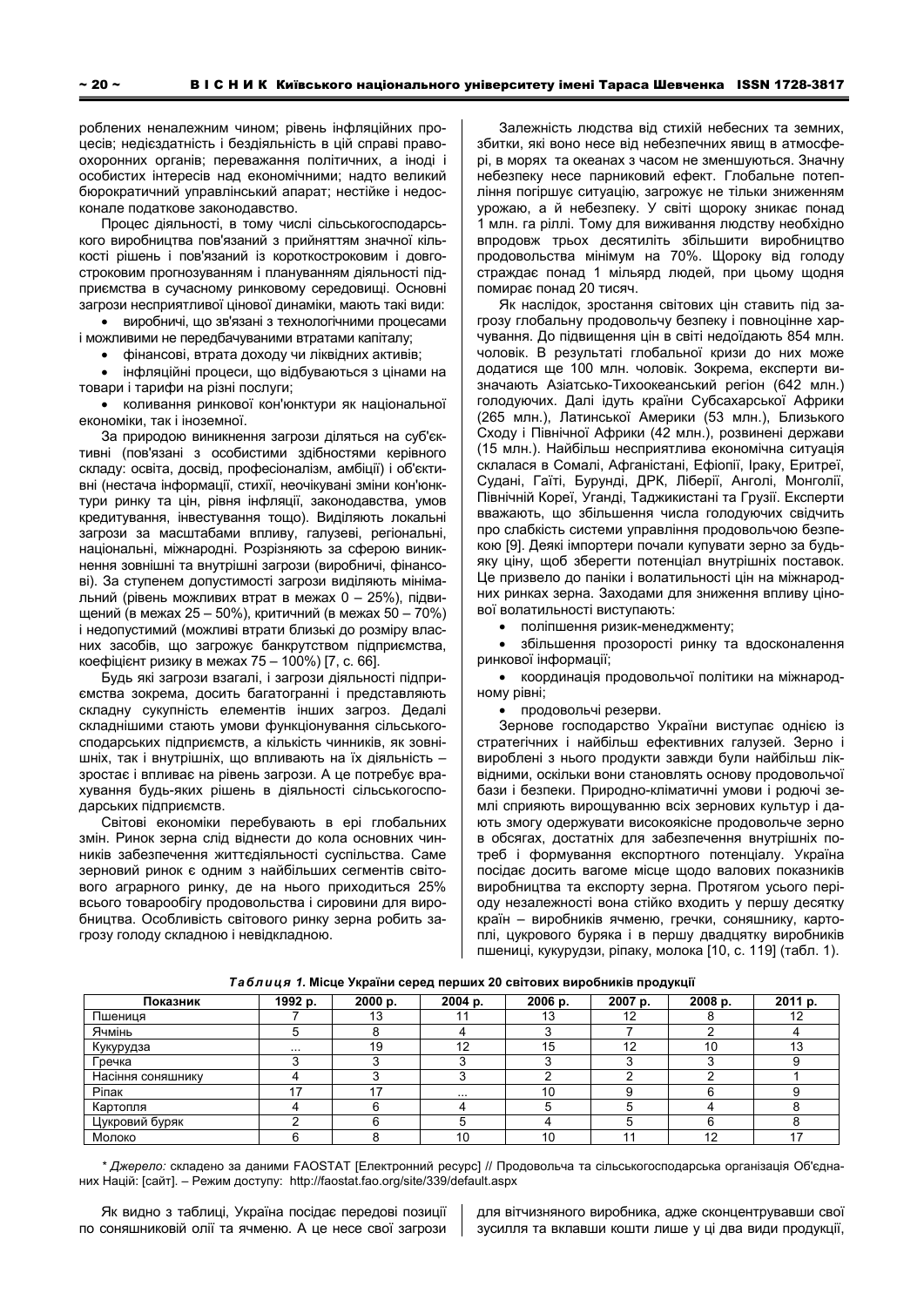виробники дуже сильно ризикують понести значні втрати у разі несприятливої цінової динаміки на цю продукцію.

Особливий інтерес викликає механізм оцінки економічної загрози у процесі управління ризиком, який впливає на результати підприємницької діяльності. Він може визначатися величиною можливих втрат у матеріальному і грошовому виразі і відносному – як величина можливих втрат, віднесених до деякої бази (майнового стану, прибутку).

Рівень загрози може бути оціненим за формулою [3, c. 97]:

$$
P_{3} = I_{3} \bullet P_{6} \,, \tag{1}
$$

де Р<sub>з</sub> – рівень відповідної загрози; І<sub>з</sub> – імовірність виникнення загрози;  $P_B -$  розмір можливих фінансових втрат від загрози.

При цьому загроза вимірюється за допомогою коефіцієнта:

$$
K = O_3 \div \Phi , \qquad (2)
$$

де К – коефіцієнт загрози; О<sub>з</sub> – максимальний обсяг збитків, грн.; Ф – обсяг власних фінансових ресурсів з урахуванням точно відомих надходжень.

Для детального вивчення і подальшого аналізу загрози треба визначити зону загрози у відповідності до розмірів втрат, в яку вона входить, зона допустимої загрози, зона критичної загрози, зона катастрофічної загрози, якій, в свою чергу, відповідає розрахунковий прибуток, розрахункова виручка, майновий стан і величина допустимих втрат. Рівень допустимої загрози визначається з урахуванням розміру основних засобів, обсягів виробництва, рівня прибутковості, рентабельності та ін. Практика показує, в управлінні загрозою керівник аграрного підприємства найчастіше діє за інтуїцією, спираючись на минулий досвід. Тільки невеликий процент керівників оцінює загрози математичним методом [3, с. 97].

Одержані результати слугують для розробки заходів і вжиття дій для їх нейтралізації. Сільськогосподарське підприємство вживає конкретний спосіб запобіганню загрози залежно від специфіки свого виробництва, обраної дивідендної політики, розробленої стратегії. Проте існують загальні принципи у процесі управління загрозами: усвідомленість прийняття; керованість; незалежність управління; порівнянність рівня загроз із рівнем прибутковості фінансових операцій і фінансовими можливостями; економічність; врахування тимчасового фактора; фінансової стратегії підприємства.

Кожен метод нейтралізації загроз потребує виваженого підходу для оцінки впливу на його рівень порівняно з іншими галузями. Нейтралізувати загрози можна за допомогою заходів адаптації маркетингової політики до умов функціонування підприємства, антиінфляційного захисту, мінімізації втрат внаслідок псування матеріальних цінностей та короткого терміну зберігання, залучення примусового стягнення боргів та ін. [1, с. 88]. У світовій практиці сільськогосподарських підприємств широко застосовується і такий інструмент мінімізації загрози, як страхування, але він потребує державної підтримки [4, с. 15].

Висновки. Чим складнішим і невизначенішим виступає соціально-економічне середовище, тим нагальнішою є необхідність врахування загрози, побудова та удосконалення інструментарію, його аналізу і прогнозування. Чинники, які зумовлюють загрози в сільськогосподарських підприємствах, переважно викликані зовнішніми (некерованими) процесами, що вимагає обережності у ставленні до прогнозів, щоб в найбільшій мірі компенсувати втрати і знизити їх рівень. Все це вимагає необхідності державного регулювання рівня загрози в аграрному секторі, підтримки нижньої межі цін; митного захисту внутрішнього ринку від різких коливань цін на світовому ринку; сприяння розвитку торгівлі.

#### Список використаної літератури:

1. Гришова І.Ю. Шляхи нейтралізації ризиків використання оборотних засобів молокопереробних підприємств / І.Ю. Гришова // Економіка AΠK. – 2004. – № 11. – С. 86 – 88.

2. Гуменна О.В. Вплив ризику на прийняття управлінських рішень в АПК / О.В. Гуменна // Агроінком. – 2004. – № 5 – 6. – С. 63 – 64.

У С. : Улисния и тереннение<br>3. Ґудзь О.Є. Ризики в системі управління фінансовими ресурсами сільськогосподарських підприємств / О.Є. Ґудзь // Агроінком. – 2007. –  $Ne 5 - 6 - C.94 - 99$ 

4. Кравець І.В. Динамічні зміни на ринку свинини / І.В. Кравець // Агроінком. – 2007. – № 11 – 12. – С. 11 – 15.

5. Кобилянська О.М. Причини виникнення ризиків та особливості їх прояву в сільському господарстві / О.М. Кобилянська // Агроінком. -2007. – ʋ 11 – 12. – ɋ. 105 – 107.

.<br>6. Николюк О.М. Підприємницькі ризики виробників продукції рослинництва / О.М. Николюк // Економіка АПК. – 2007. – № 8. – С. 109 – 113.

7. Одінцова Т.М. Оцінка ризиків фінансово-господарської діяльності сільськогосподарських підприємств / Т.М. Одінцова // Агроінком. – 2004.  $-$  Nº 1 – 2. – C. 66 – 70.

8. Попрозман Н.В. Методологія економічного ризику в умовах ринку / Н.В. Попрозман // Економіка АПК. - 2003. - № 5. - С. 81 - 85.

9. Саранчук А.О. Розвиток зернового ринку в умовах глобальної продовольчої кризи. – [Електронний ресурс] / А.О Саранчук. – Режим AOCTYNY: uga-port.org.ua

10. Шубравська О.В., Прокопенко К.О. Розвиток аграрного ринку України в умовах дії інноваційних чинників / О.В. Шубравська, К.О. Прокопенко. – Режим доступу: www.nbuv.qov.ua/portal/soc.qum/ep/ 2011.2/9. Shubravska. pdf. - C. 118 - 129.

Надійшла до редакції 01.10.13

 $K.$  Гродзиевская, асп.

ГУ "Институт экономики и прогнозирования НАН Украины", Киев

## **ɉɊɂɑɂɇɕ ɂ ɉɈɋɅȿȾɋɌȼɂə ɍȽɊɈɁ ɇȿȻɅȺȽɈɉɊɂəɌɇɈɃ ɐȿɇɈȼɈɃ ȾɂɇȺɆɂɄɂ**  ГЛОБАЛЬНОГО СЕЛЬСКОХОЗЯЙСТВЕННОГО РЫНКА

Данная статья рассматривает основные угрозы для сельскохозяйственных производителей, которые возникают из-за неблагоприятной ценовой динамики на глобальном аграрном рынке. Автор исследует причины угроз и пути их предупреждения, возможные *ɫɩɨɫɨɛɵ ɢɯ ɜɵɱɢɫɥɟɧɢɹ ɢ ɦɢɧɢɦɢɡɚɰɢɢ ɞɥɹ ɫɟɥɶɯɨɡɩɪɨɢɡɜɨɞɢɬɟɥɹ ɢ ɰɟɧɨɜɨɣ ɤɨɧɴɸɧɤɬɭɪɵ ɚɝɪɚɪɧɨɝɨ ɪɵɧɤɚ ɜ ɰɟɥɨɦ.*  Ключевые слова: угроза; риск; аграрный рынок; цена; сельскохозяйственные производители.

**K. Grodzievskaya, PhD Student** 

**Institute of Economics and Forecasting, Ukrainian National Academy of Sciences, Kyiv** 

### **REASONS AND CONSEQUENCES**

### **OF THE WORLD AGRICULTURAL MARKET BAD PRICE DYNAMICS THREATS**

*This article is about main threats of the bad price dynamics on the world agricultural market for agriculture producers. Scientific point of view on the risks is considered. Mostly theoretical point of view allows understanding how deep and wide scientists could research this problem. Author considers reasons of this menaces and ways out, how to avoid or estimate the rate of undesirable consequences for agriculture producers and*  agriculture price conjuncture. Researcher distinguishes several main reasons of the agriculture threats among them: production, finance, inflation *and conjuncture fluctuation. In this article readers can find new ideas for governmental way to operate risky and low informative level situations in agricultural sphere. Researchers can use structural approach of the risk identification due to the scheme of risks realization reasons. Also few formulas provided for cybernetic way to research this problem. Scientist proposes ways for neutralization threats, among them are: adaptation, insurance, spends minimization, etc. Author analyzes Ukrainian agricultural tendencies in the last decades and draws a conclusion for socioeconomic trend in witch modern world economy moves.* 

*Keywords: threat; risk; agricultural market; price; agriculture producers.*